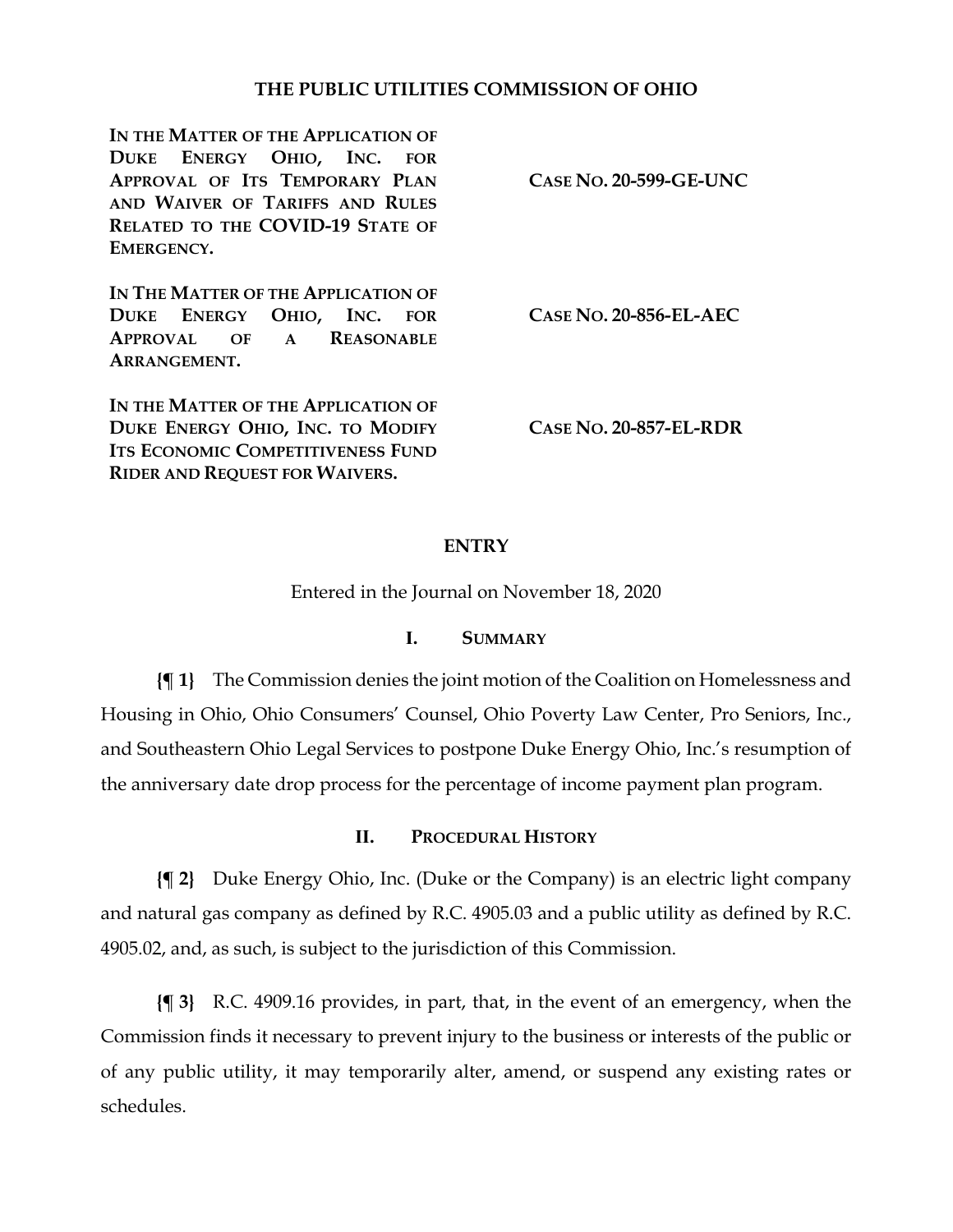**{¶ 4}** On March 9, 2020, the governor signed Executive Order 2020-01D (Executive Order), declaring a state of emergency in Ohio to protect the well-being of Ohioans from the dangerous effects of COVID-19. As described in the Executive Order, state agencies are required to implement procedures consistent with recommendations from the Department of Health to prevent or alleviate the public health threat associated with COVID-19. Additionally, all citizens are urged to heed the advice of the Department of Health regarding this public health emergency in order to protect their health and safety. The Executive Order was effective immediately and will remain in effect until the COVID-19 emergency no longer exists. The Department of Health is making COVID-19 information, including information on preventative measures, available via the internet at [coronavirus.ohio.gov/.](https://coronavirus.ohio.gov/)

**{¶ 5}** Pursuant to R.C. 3701.13, the Ohio Department of Health has supervision of "all matters relating to the preservation of the life and health of the people" and the "ultimate authority in matters of quarantine and isolation." On March 12, 2020, the Director of the Ohio Department of Health issued an Order indicating that "all persons are urged to maintain social distancing (approximately six feet away from other people) whenever possible."

**{¶ 6}** On March 12, 2020, the Commission opened Case No. 20-591-AU-UNC and directed all utility companies in this state to review their disconnection procedures in light of the state of emergency. *In re the Proper Procedures and Process for the Commission's Operations and Proceedings During the Declared State of Emergency and Related Matters*, Case No. 20-591-AU-UNC (*Emergency Case*), Entry (Mar. 12, 2020) at ¶ 7. On March 13, 2020, the Commission extended its winter reconnection order through May 1, 2020, and directed all utility companies in this state to review their reconnection procedures. *Emergency Case*, Entry (Mar. 13, 2020) at ¶ 6. In the March 12, 2020, and March 13, 2020 Entries, the Commission also directed all utility companies to promptly seek any necessary approval, for the duration of the emergency, to suspend otherwise applicable disconnection or reconnection requirements that may impose a service continuity or service restoration hardship on residential and non-residential customers or create unnecessary COVID-19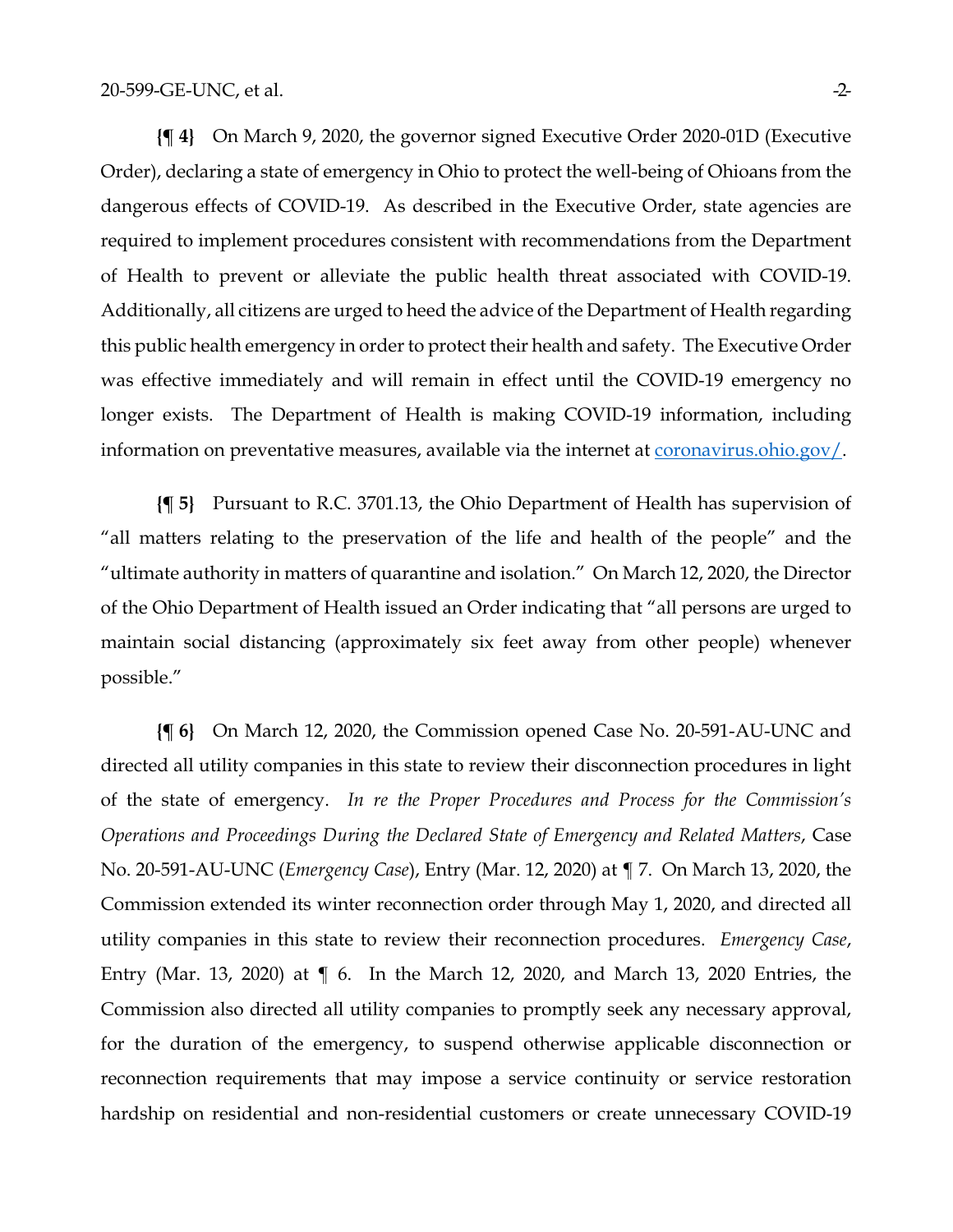risks associated with social contact. The Commission determined that such filings shall be deemed approved on an emergency basis for a period of at least 30 days effective as of the filing date or until such date as the Commission may otherwise specify, which shall not be less than 30 days.

**{¶ 7}** On March 19, 2020, Duke filed an application proposing a temporary plan for addressing the COVID-19 state of emergency, which seeks the Commission's approval of certain policies, practices, and requirements the Company seeks to suspend pursuant to the Commission's March 12, 2020, and March 13, 2020 Entries and waiver of certain administrative rules. Duke filed additional requests on May 4, 2020.

**{¶ 8}** On March 20, 2020, in the *Emergency Case*, the Commission directed all utility companies to suspend in-person, actual meter readings in circumstances where a meter is located inside a customer's home or similar location, as well as all other non-essential functions that may create unnecessary COVID-19 risks associated with social contact. The Commission also clarified that requests for accounting authority or incremental cost recovery related to the emergency will be addressed in each utility's individual case by subsequent entry. *Emergency Case*, Entry (Mar. 20, 2020) at ¶¶ 10-11, 13. On April 8, 2020, the Commission, among other things, extended the 30-day automatic approval period for filings to suspend otherwise applicable disconnection requirements for an additional 30 days, unless otherwise ordered by the Commission. *Emergency Case*, Finding and Order (Apr. 8, 2020) at ¶ 9.

**{¶ 9}** On June 17, 2020, the Commission granted, in part, the request of Duke for waiver of certain rules, consistent with recommendations from Staff. Additionally, the Commission acknowledged the state's relaxation of certain social distancing restrictions and directed Duke to work with Staff to develop a single, comprehensive plan to resume activities and operations, including timelines, and file the plan at least 45 days prior to resuming such activities and operations. The Finding and Order was affirmed in an Entry on Rehearing issued August 12, 2020.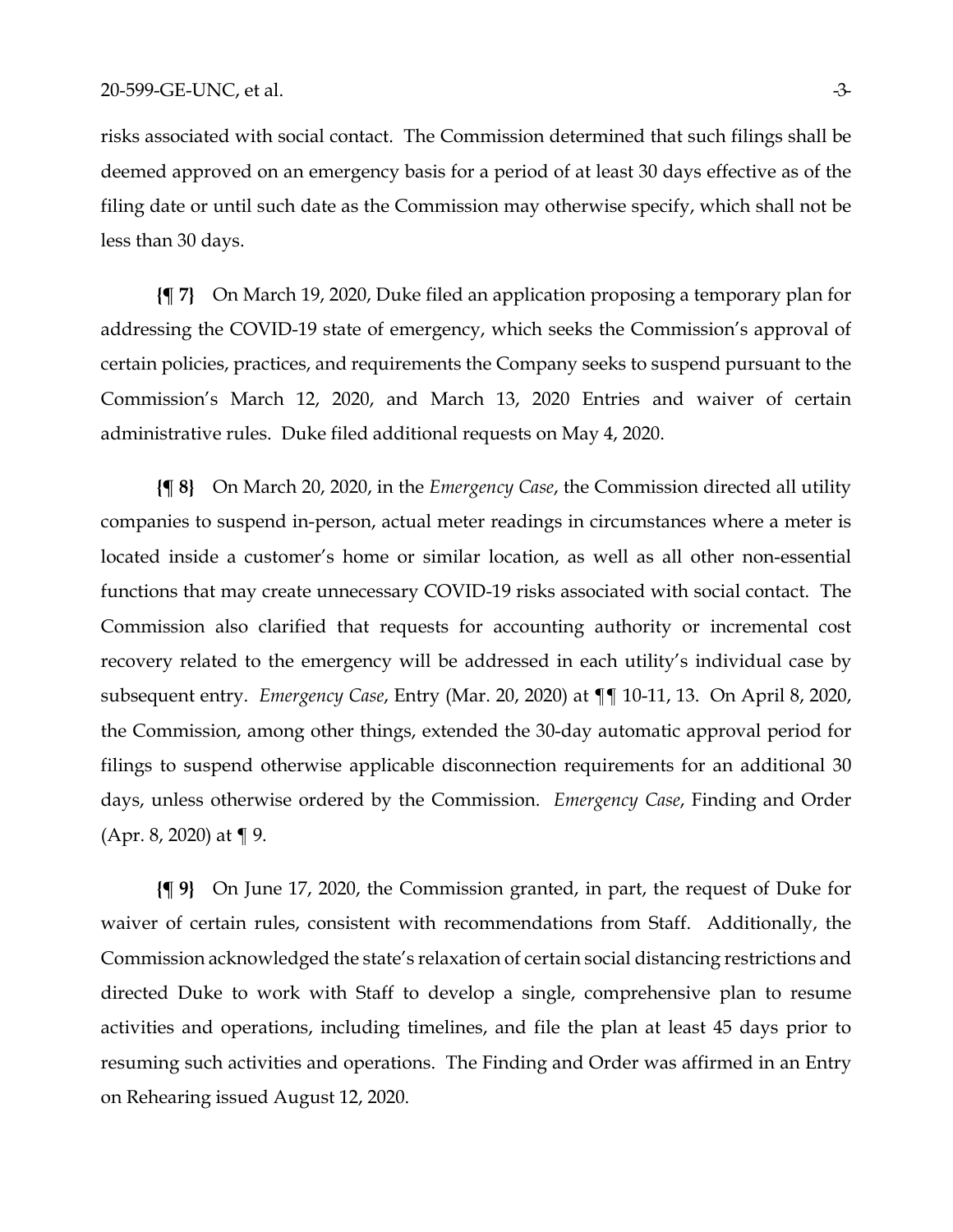**{¶ 10}** On June 26, 2020, Duke filed its plan to resume pre-emergency operations and activities in compliance with the Commission's rules. Among other things, Duke's plan expressed that the Company would continue to coordinate with Ohio Development Services Agency (ODSA) to resume the Percentage of Income Payment Plan (PIPP) program and the Graduate PIPP program as they were prior to the declared state of emergency.

**{¶ 11}** In a Supplemental Finding and Order issued July 29, 2020, the Commission approved Duke's transition plan. As it relates to the PIPP and Graduate PIPP programs, the Commission directed Duke to work with ODSA to resume normal operations and to file notice in the docket by August 7, 2020, regarding its plan.

**{¶ 12}** On August 7, 2020, Duke filed a motion seeking to extend the deadline to file notice of how the PIPP and Graduate PIPP programs will resume operations. The Company asked that the deadline be extended until September 1, 2020. The attorney examiner granted the request on August 20, 2020.

**{¶ 13}** On September 1, 2020, Duke filed notice confirming how the PIPP and Graduate PIPP programs will resume normal operations. Among other things, Duke states that the Company worked with ODSA to determine how and when eligibility and verification requirements will be reinstated and whether missed PIPP payments will be rolled into arrears. Duke states that ODSA will resume PIPP Plus reverification drops starting January 1, 2021. However, Duke further explains that ODSA will reassess the ongoing impact of COVID-19 in December 2020 and may push the resumption of reverification drops to a later date. Duke additionally maintains that the Company will begin its anniversary date drops in January 2021.

**{¶ 14}** On September 25, 2020, the Coalition on Homelessness and Housing in Ohio, Ohio Consumers' Counsel, Ohio Poverty Law Center, Pro Seniors, Inc., and Southeastern Ohio Legal Services (collectively, the Consumer Groups) filed a motion requesting that the Commission prohibit Duke from dropping customers from the PIPP program prior to January 2021.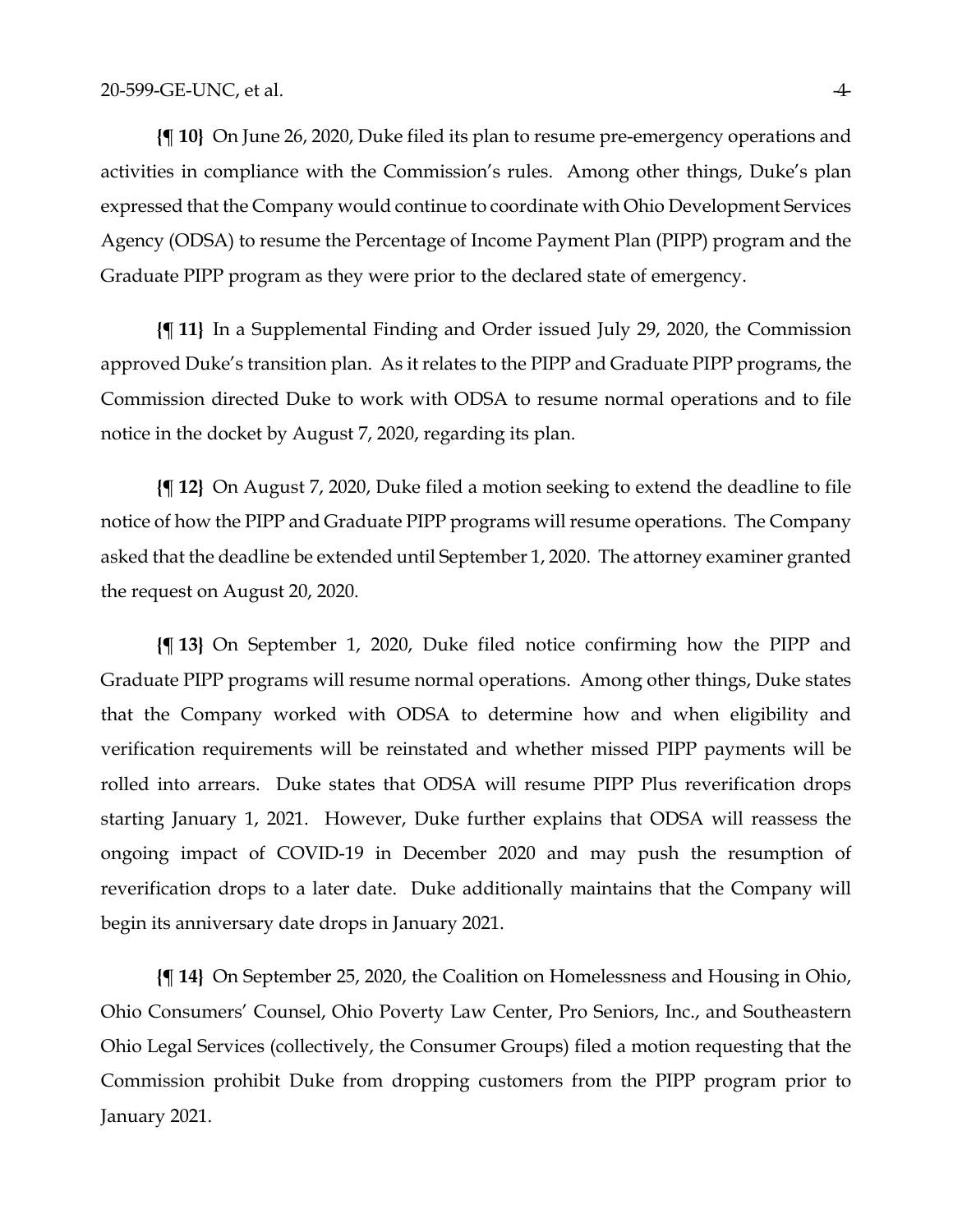**{¶ 15}** Duke filed a memorandum contra the motion on October 13, 2020, and filed a revised version of the memorandum later that same day. The Consumer Groups filed a reply on October 20, 2020.

#### **III. DISCUSSION**

**{¶ 16}** In the Consumer Groups' motion, they ask that Duke be prevented from dropping electric customers from the PIPP program no earlier than January 2021. The Consumer Groups affirm that such a request is consistent with recommendations from ODSA. Additionally, the Consumer Groups ask that Staff be directed to work with ODSA to coordinate future plans for reinstating electric PIPP eligibility.

**{¶ 17}** In its memorandum contra, Duke avers that its notice is consistent with ODSA. The Company contends, as stated in the September 1, 2020 notice, that the Company has no intention to remove customers from the PIPP Program without prior coordination with ODSA. Duke states that the Company is not beginning anniversary date drops until January 2021. Similarly, Duke states that ODSA is not resuming reverification drops until January 2021, and possibly later. According to Duke, since no drops will take place until January 2021, OCC's motion is moot and should be denied.

**{¶ 18}** The Consumer Groups reply that, while Duke states drops will not take place until January 2021, the Commission should make this an enforceable order. The Consumer Groups additionally emphasize that their motion also asks that Staff be directed to work with ODSA.

**{¶ 19}** Upon thorough review of the Consumer Groups' motion, the Commission finds that the motion should be denied. Initially, we note that Duke addressed the resumption of the PIPP anniversary date drop process in its transition plan. In response, the Commission directed the Company to work with ODSA to determine how and when PIPP eligibility and verification requirements will be reinstated and to file a notice confirming how the PIPP and Graduate PIPP programs will begin to resume their normal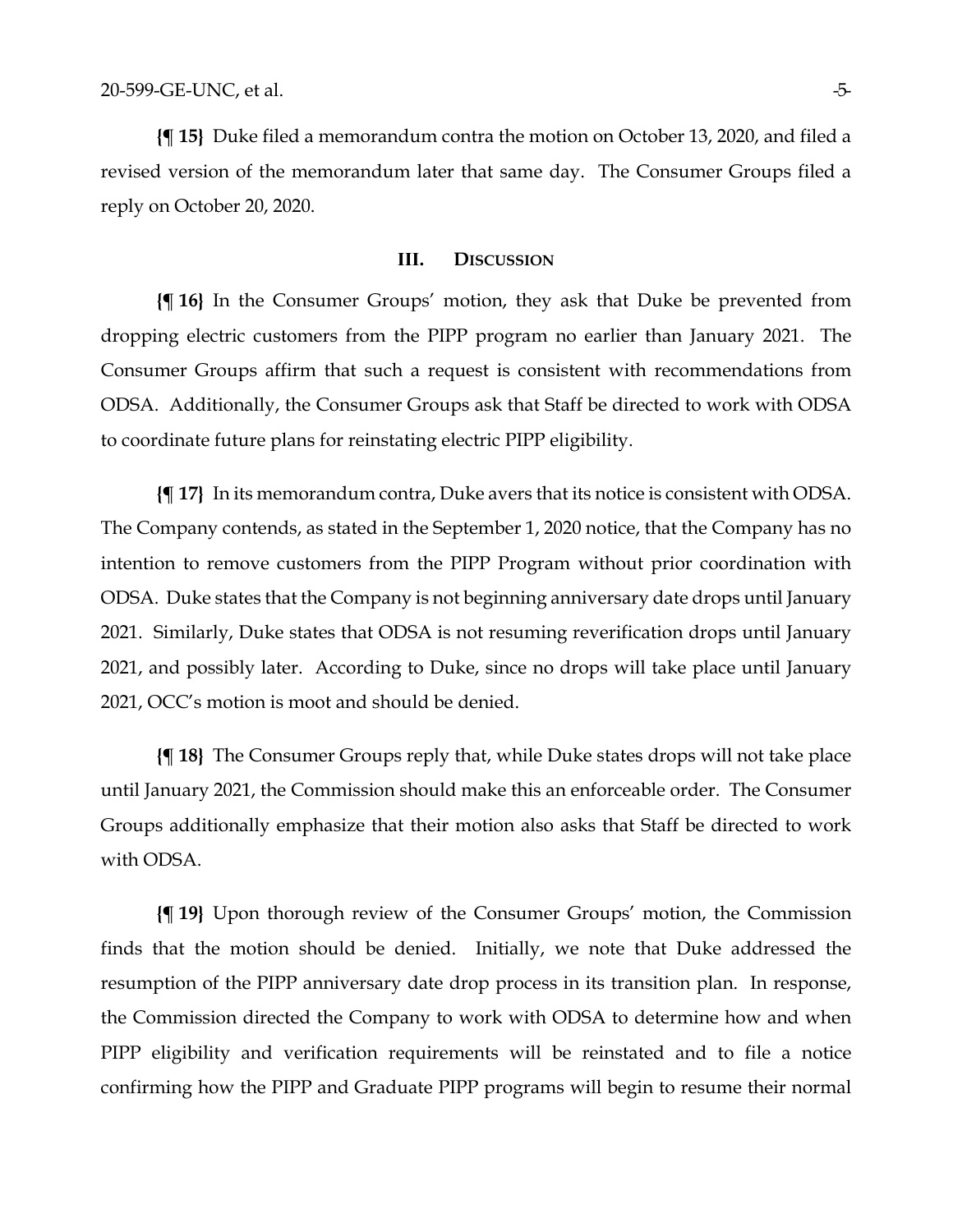operations. July 29, 2020 Supplemental Finding and Order at ¶ 17. Following consultation with ODSA, Duke filed its notice on September 1, 2020. In the notice, Duke reported that ODSA plans to resume PIPP drops for failure to reverify eligibility<sup>[1](#page-5-1)</sup> beginning in January 2021, although ODSA intends to evaluate the status and impact of COVID-19 in Ohio in December 2020, which may result in the postponement of PIPP reverification drops to a later date. Duke also noted that, under PIPP program rules,<sup>[2](#page-5-0)</sup> it is required to drop an active PIPP customer from the program who is not current with monthly PIPP payments on the account's anniversary date. Duke explained that it will not renew the PIPP customers' anniversary date process until January 2021.

**{¶ 20}** In sum, Duke's notice affirms that the Company will not resume the anniversary date process until the same date requested by the Consumer Groups, January 2021. Additionally, Duke appears to have coordinated with ODSA, as directed, in establishing all dates for resumption. The Consumer Groups generally acknowledge this but seek a proactive order from the Commission binding the Company. As the interested groups are cooperating and in general agreement, the Commission does not find that any additional orders are necessary. For the same reasons, we do not find that any specific orders directing Staff to work with ODSA are necessary.

**{¶ 21}** As we have previously recognized, many customers may continue to experience financial stress as a result of COVID-19, despite the gradual reopening of businesses throughout Ohio. We have also noted that emergency measures such as the suspension of service disconnections for non-payment cannot remain in effect indefinitely.

<span id="page-5-1"></span><sup>1</sup> Ohio Adm.Code 122:5-3-03(C)(1) provides, in part, that, "[i]f a PIPP plus customer fails to submit information sufficient to verify continuing eligibility within sixty days after the customer's annual verification date, the customer will be ineligible to continue in the PIPP plus program, and the [ODSA's] office of community assistance will send the affected utility by electronic data transfer a drop file to remove such customer as an active PIPP plus customer."

<span id="page-5-0"></span><sup>2</sup> Ohio Adm.Code 122:5-3-02(H)(1)(b)(i) provides that, "[i]f the customer is not current on his/her anniversary date, the electric distribution utility will issue a notice on the customer's bill, and the customer will have one billing cycle after the date of the notice to pay past due monthly PIPP plus installment amounts. If such amounts are not timely paid, the electric distribution utility will drop the customer from the PIPP plus program, and such customer will cease to be an active PIPP plus customer."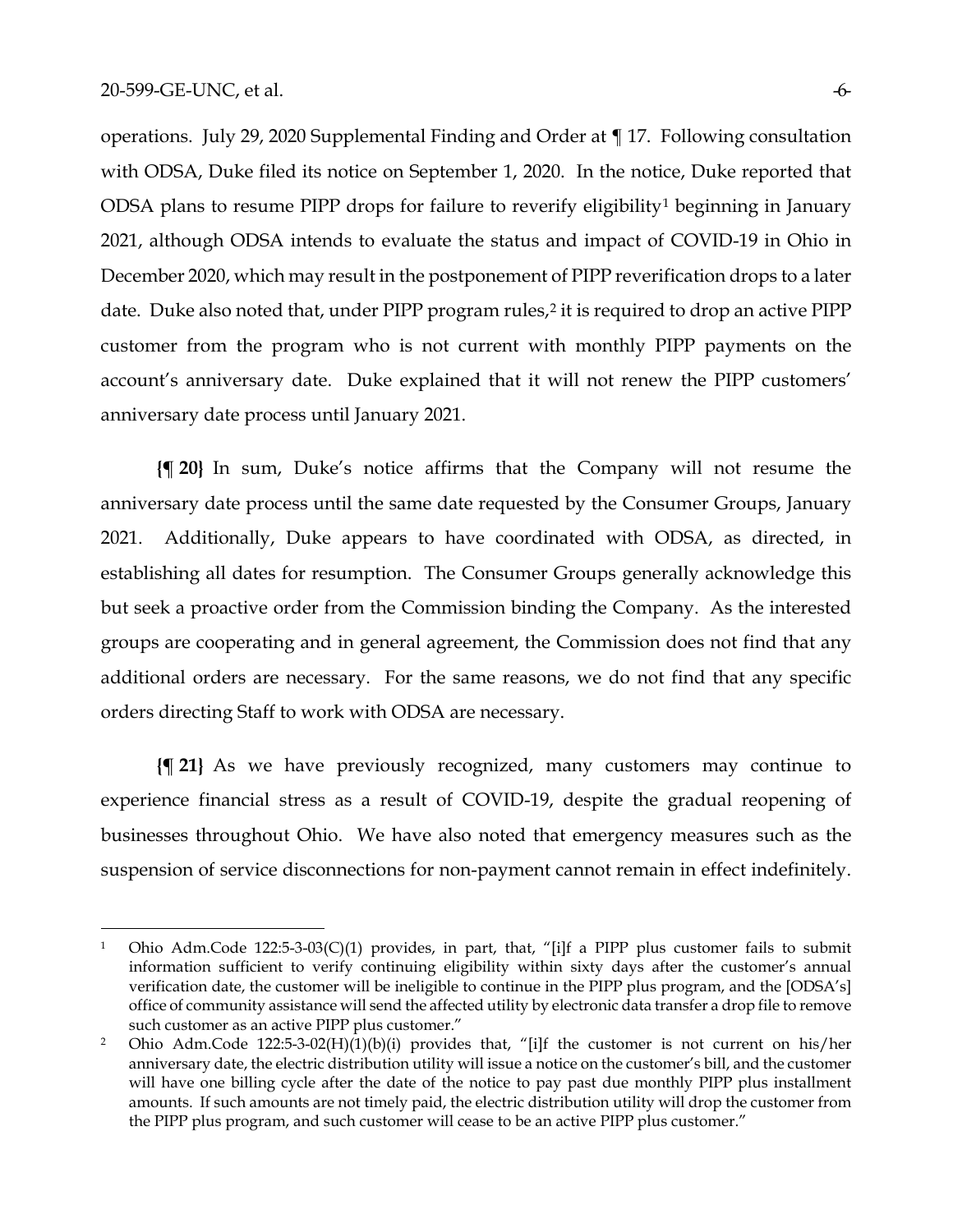July 29, 2020 Supplemental Finding and Order at ¶ 17. The Commission continues to take reasonable steps to protect customers, most recently by ordering an implementation date for the 2020-2021 winter reconnect order that is earlier than in prior years. *In re the Commission's Consideration of Solutions Concerning the Disconnection of Gas and Electric Service in Winter Emergencies for the 2020-2021 Winter Heating Season*, Case No. 20-1252-GE-UNC, Finding and Order (Aug. 12, 2020). The Commission will also continue to monitor service continuity and related issues, as well as the availability of extended payment plans and other customer assistance programs, through the *Emergency Case* and through the individual emergency plan cases of Duke and other public utilities regulated by the Commission.

#### **IV. ORDER**

**{¶ 22}** It is, therefore,

**{¶ 23}** ORDERED, That the Consumer Groups' motion be denied. It is, further,

**{¶ 24}** ORDERED, That a copy of this Entry be served upon all interested persons and parties of record.

### **COMMISSIONERS:**

*Approving:*  M. Beth Trombold Lawrence K. Friedeman Daniel R. Conway Dennis P. Deters

NJW/kck